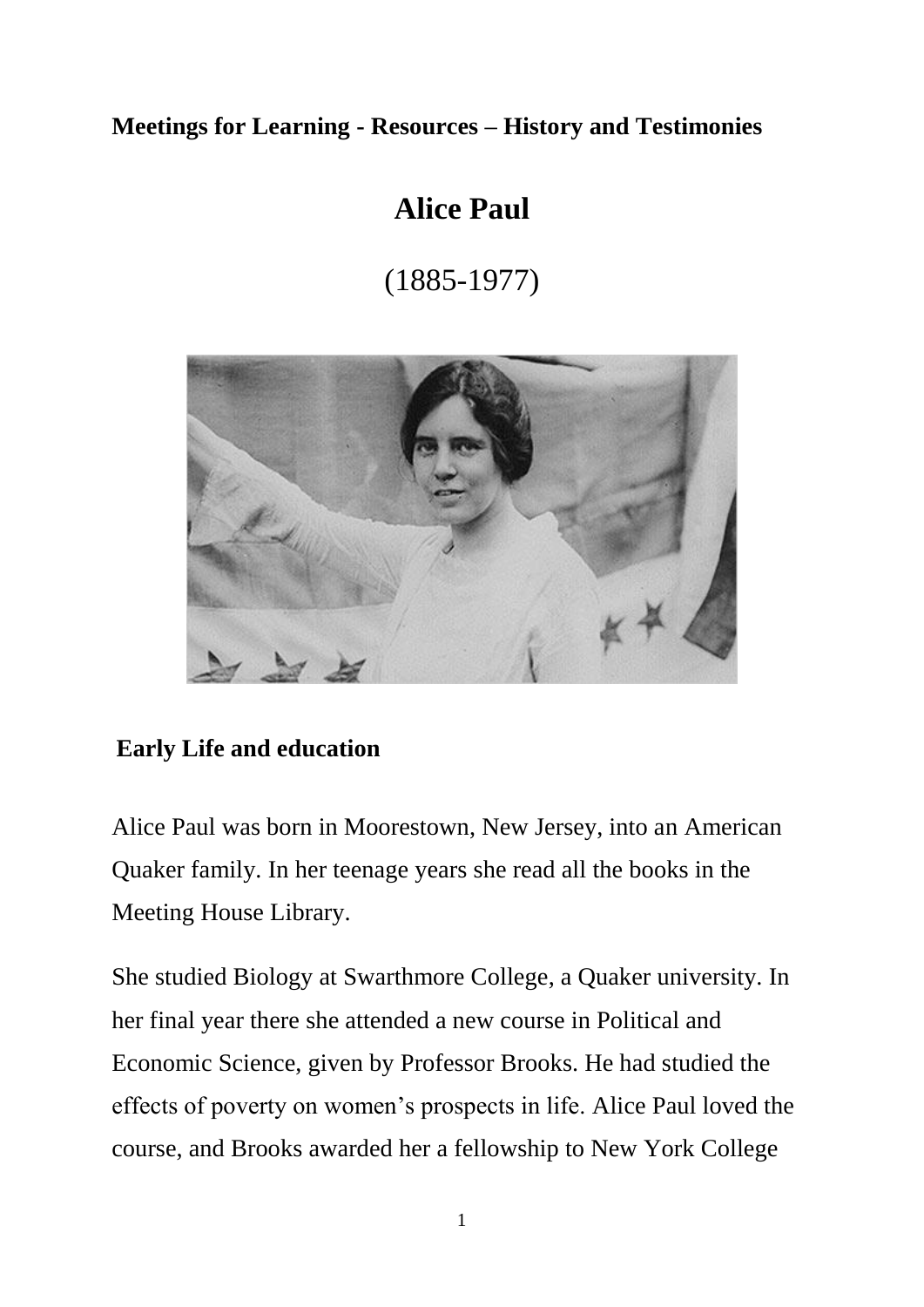Settlement. This involved living and working in the community amongst the poor, and while doing that she studied Social Work at Columbia University. She came to believe that social work would alleviate situations, but would not create fundamental change in society.

## **Living and learning in Birmingham**

After New York, she did a Masters Degree in Economics, Sociology and Political Science with the University of Pennsylvania. She was then given a Fellowship for a year to Woodbrooke, Birmingham, England, arriving in 1907. In those days, Woodbrooke provided residential term and year-long courses, aimed at equipping Quakers for their 'ministry' in the world.

At Woodbrooke, Alice Paul participated in regular courses, and also did voluntary social work at the Summer Lane Settlement in Birmingham a couple of times each week. Summer Lane was, at the time, one of the most deprived areas of Birmingham with poor housing, poor health and a high infant mortality rate. The settlement worked primarily with women and children, organising medical services; a savings bank; a kindergarten; a weaving workshop for disabled girls; classes in motherhood, cooking and sewing; clubs for both adults and children; legal advice for those unable to afford a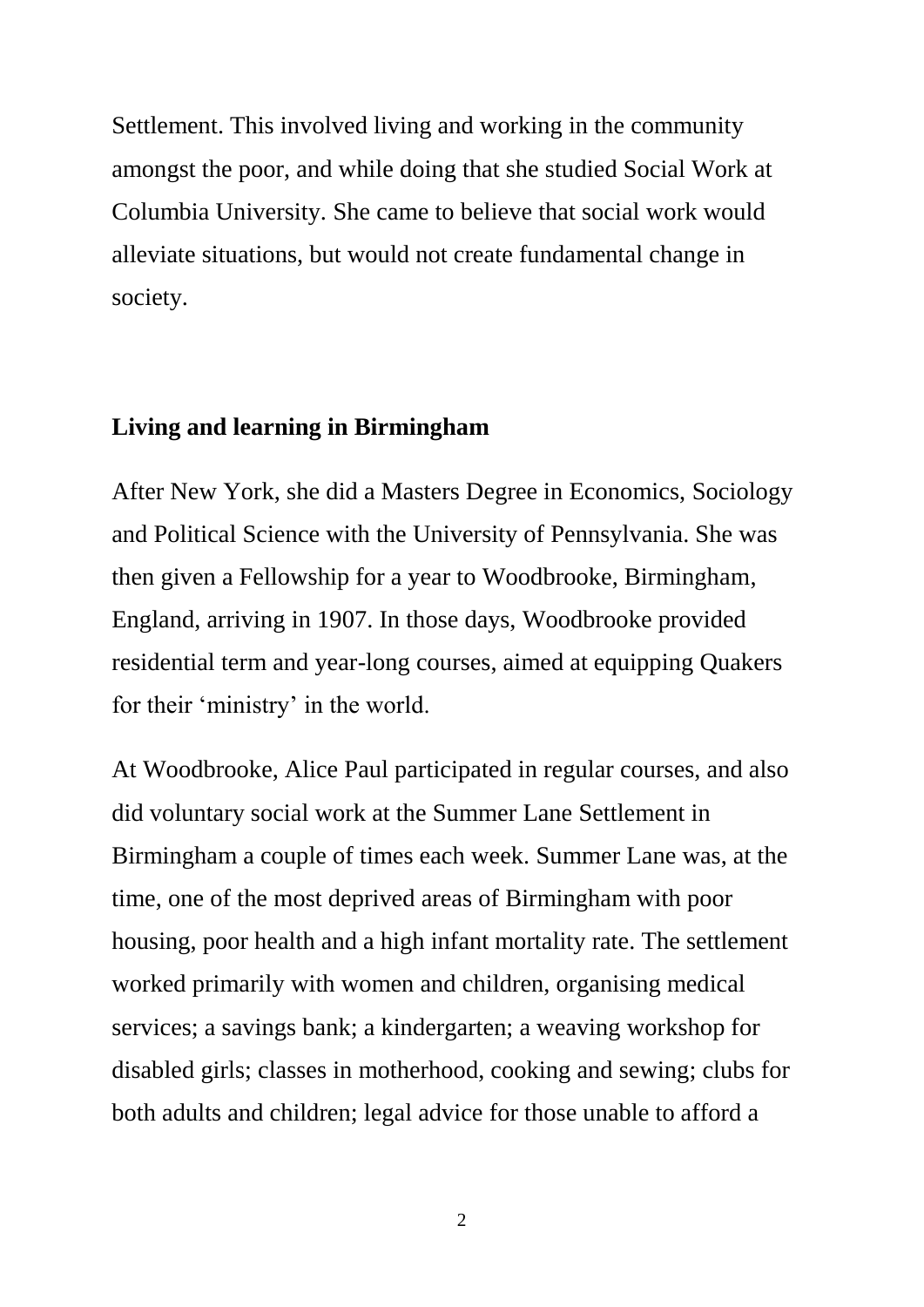solicitor; and a temperance pub to provide an alternative to the heavy drinking that went on in Summer Lane pubs.

Alice Paul additionally found time to attend Birmingham University as one of the early female Economics students there. Birmingham University sometimes hosted public meetings in the evenings. Alice Paul and some of the Woodbrooke students attended one where the speaker was the young suffragette leader, Christabel Pankhurst. Alice Paul had been interested in the conditions of women and children, and in the circumstances and causes of poverty. She was engaged in social work, but didn't see it as a solution. She had some knowledge of political science and economics. When she heard Christabel Pankhurst explain what militant suffragettes were doing, and why they were doing it, Alice Paul understood their motivation and methods quite clearly, and was in complete sympathy with what they were doing. There and then, it seems, she decided that this would be her life's work; that she would work to get votes for women to achieve equality and bring about an improvement in women and children's living conditions by this means.

### **Working for the vote**

After a year at Woodbrooke, Alice Paul went to London, where she did some social work, and attended the London School of Economics. She joined the suffragette movement, sold suffrage newspapers, held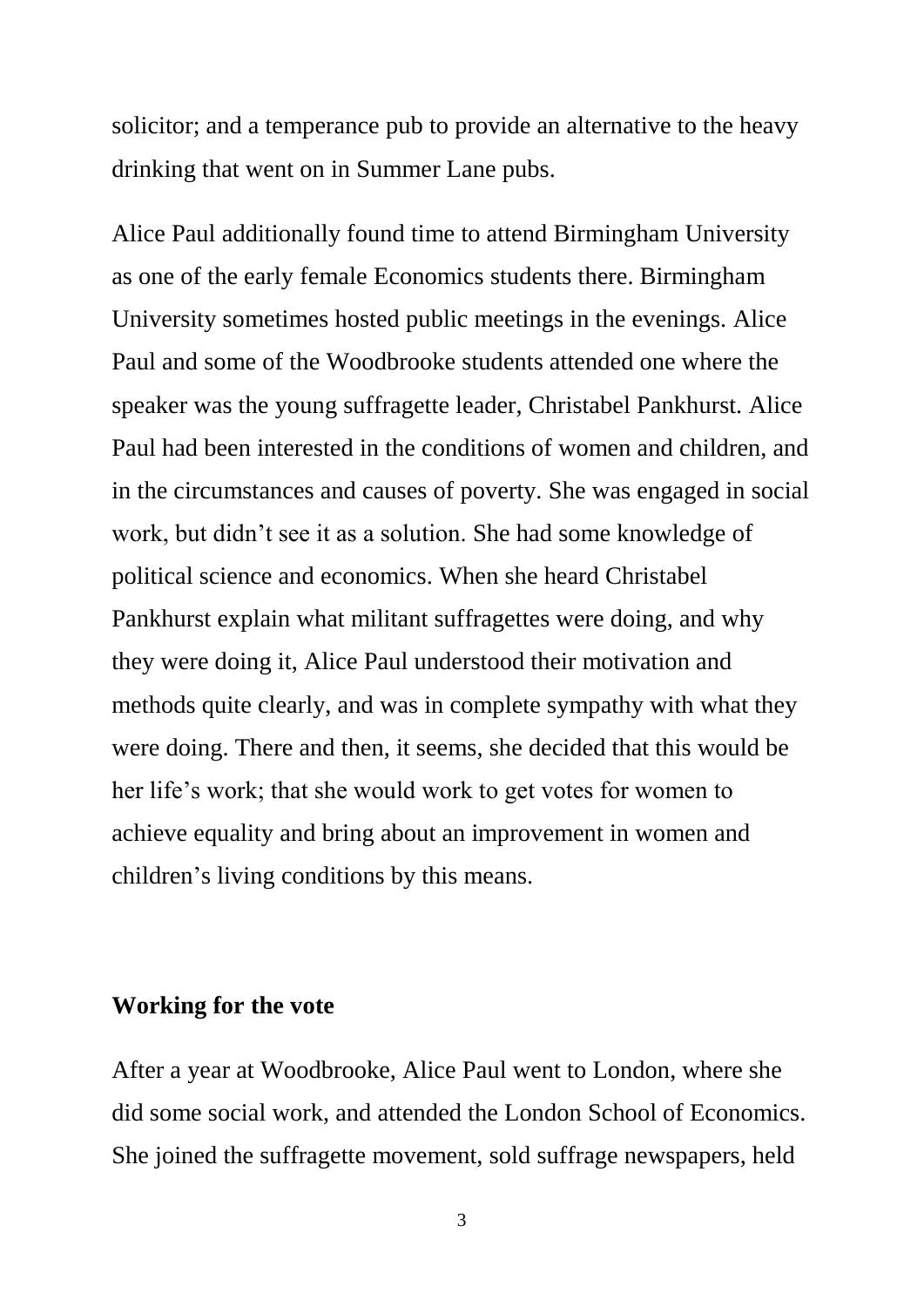street corner meetings, and interrupted speeches being made by politicians. She made friends with Lucy Burns, who later worked with her in the suffrage campaign in America. Alice Paul was sent to prison on a few occasions in Britain, along with the other suffragettes. She returned to America in early 1910, and enrolled in the University of Pennsylvania. She was awarded a Ph.D in 1912 for her thesis on 'The Legal Position of Women in the State of Pennsylvania'.

She knew that women had been asking for the vote in America since at least 1848, and asking for equal rights for longer than that, but very little had changed. Only six states had given women the vote. She decided that a federal amendment to the constitution was the only way to achieve her aims, and she determined to go to the Capitol in Washington to work for the franchise. She got agreement from the National American Womens Suffrage Association that she and her friend Lucy Burns would go to Washington as an offical committee to lobby congress, on the condition that they would not be paid by the association, and they would raise any monies needed for the work themselves.

The first thing Alice Paul did was to organize a suffrage march for the 3rd March 1913, the day before the inaugeration of Woodrow Wilson as President of the United States. There were big crowds, near riots, and suffrage hit the headlines in the papers. They had brought suffrage to the attention of the public, and they aimed to keep it there, with onging parades and dramatic public events. They also put it on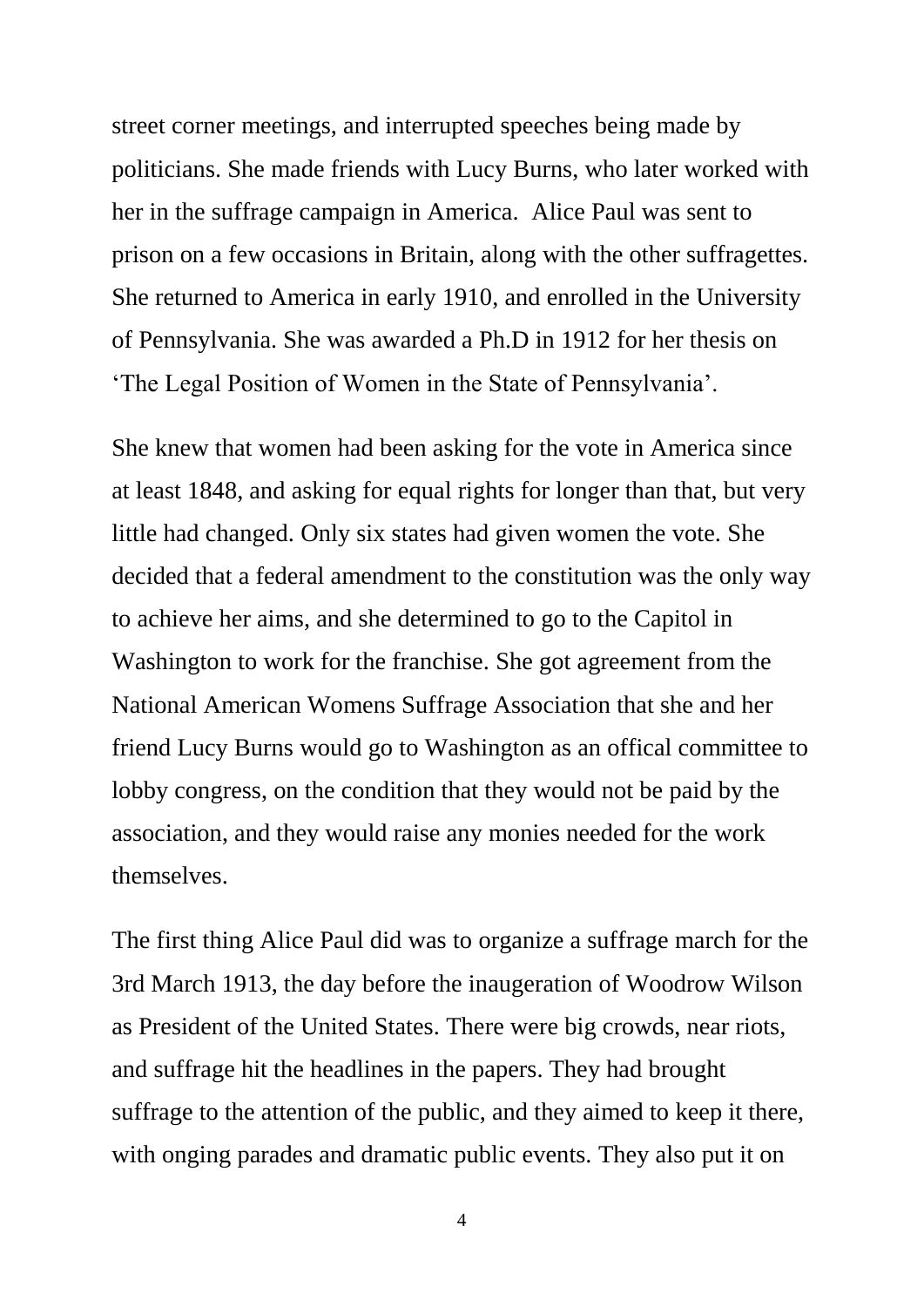the political agenda, asking President Wilson for a Federal Amendment granting women the vote, and they intended to keep bringing him that request until he granted it. Alice Paul also used some traditional campaigning methods, those of publishing a suffrage newspaper regularly, and of lobbying politicians. She and her colleagues kept a detailed card file on every politician, to try to use every opportunity to influence the politicians to support womens suffrage. She combined these methods with militant tactics, initially organizing protests and parades, while remaining strictly pacifist. She announced that they would hold the political party in power responsible for not granting women the vote, and they would organize people to vote against the governing party, until the politicians supported a federal amendment. Even where they knew this plan would not succeed the first time, they wanted politicians to be fearful of a recurrence of opposition to them at future elections.

Woodrow Wilson met Alice Paul with her colleagues each year until 1916, at which point he refused to meet them anymore. So Alice Paul sent a 'perpetual' delegation to the gates of the White House, and began picketing there in January 1917. They were tolerated until the United States entered World War I, and then they were told they would be arrested. They carried very provocative banners, calling for democracy to begin at home. They also started a watch fire, and burned copies of Wilsons' speeches, and speeches by other politicians who opposed suffrage, as soon as the speeches became available. They eventually burned effigies of Wilson. Several women, including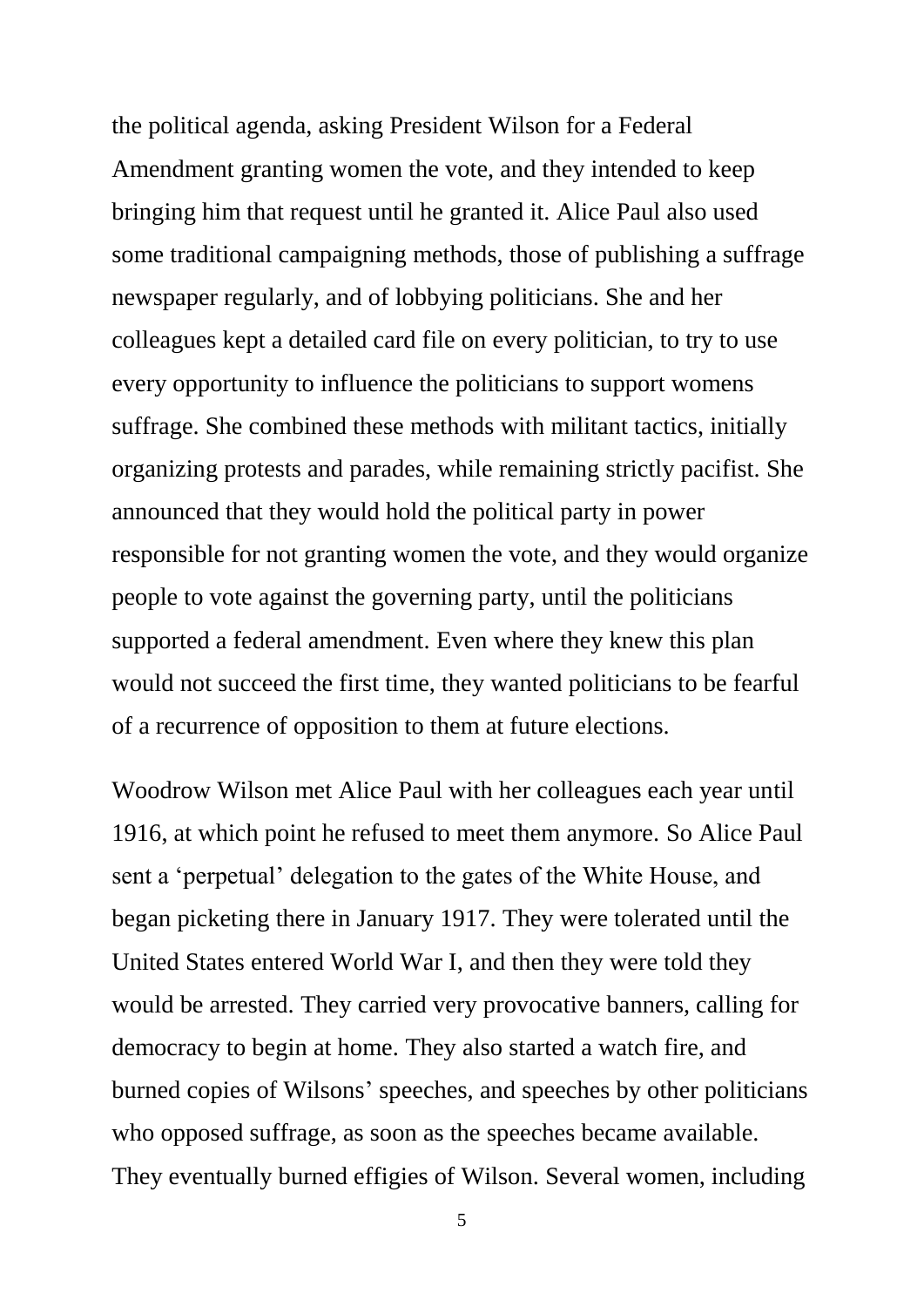Alice Paul, were arrested, and jailed. The women organized train tours, called suffrage specials or prison specials, where they travelled across America, stopping at various towns to speak at suffrage meetings, dressed as prisoners, and telling of their ordeals. The jailings were counter-productive, because many of the public were not happy with such treatment of respectable white middle class women.

#### **The vote is won!**

Finally on 21st May, 1919, the House of Representatives passed the amendment, and the Senate passed it on 4th June, 1919. It stated: 'The right of citizens of the united States to vote shall not be denied on account of sex.' It then needed to be ratified by thirty-six states. The campaigns reverted to traditional methods in the states, and ratification was achieved by August 1920. Alice Paul then went fundraising for some months, and paid all the bills.

## **The vote is just the beginning ….**

After gaining the vote, Alice Paul wanted to use it to get equality. She did a survey of all the laws in relation to women in each of the states. She identified that the most straightforward way to unpick the legion of discriminatory legislation would be by means of a further federal amendment to the constitution making equality explicit. In 1923 she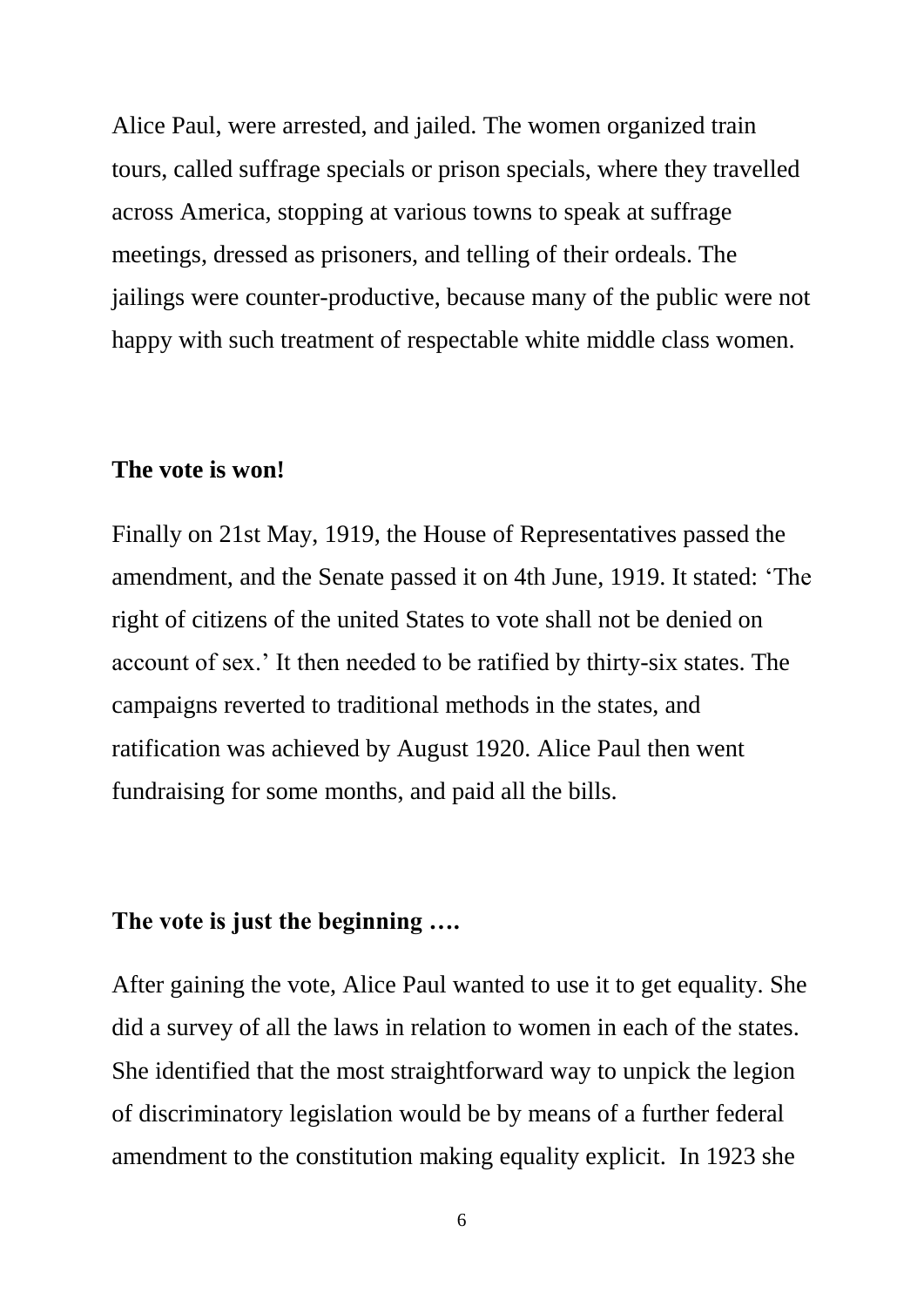began a campaign for an Equal Rights Amendment (ERA) as follows: 'Men and women shall have equal rights throughout the United States, and in every place subject to its jurisdiction.' It was introduced in Congress in 1923, and almost every following year.

The Equal Rights Amendment was not passed by Congress until 1972, and then needed ratification in the states. There was opposition to it. Some were concerned for upholding protective workplace legislation. Labour Unions opposed it, as did some conservative groups. There was a time limit on ratification, and it finally failed with thirty-five states ratified of the thirty-eight needed. Alice Paul died in 1977.

## **Alice Paul's legacy**

She left a very valuable legacy in terms of the right to equality. Alice Paul led the Equal Rights Campaign in America in the early to mid 1940's. When the founding of the United Nations was being negotiated in San Francisco in 1943, Alice Paul sent a delegation of women there, to get equality written into the Charter. The women also worked to influence the American Delegation to accept the inclusion of equality in the charter. Equality was written into the Preamble, and into several other parts of the United Nations Charter, making it quite specific. The benefit of this is where countries are re-writing their Constitution, and where they base it on the United Nations Charter, equality cases in the courts succeed much more easily. This is now being observed in court cases in South Africa. It proves that Alice